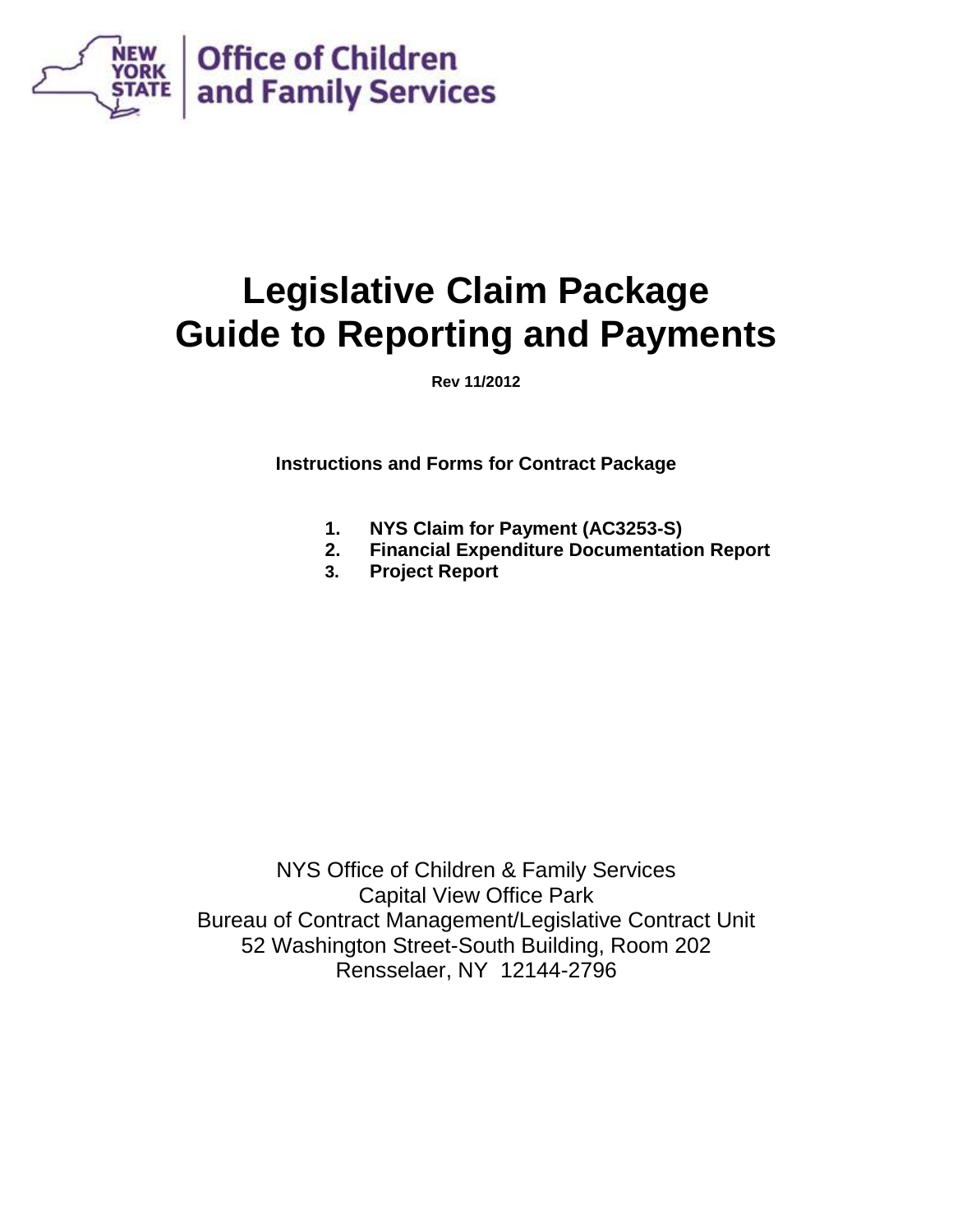### **CONTRACTOR GUIDE TO REPORTING AND PAYMENTS**

In this guide are instructions to assist with the proper and timely completion of required forms. It also answers questions about when and how to report on the project and when and how to claim payments under the contract. **THE GUIDE SHOULD BE READ CAREFULLY, MISTAKES OR DELAYS IN THE SUBMISSIONS WILL RESULT IN ASSOCIATED DELAYS IN PAYMENT.**

### **TABLE OF CONTENTS**

Page

| How to Submit a Claim for Reimbursement Fall Communications and How to Submit a Claim for Reimbursement |      |
|---------------------------------------------------------------------------------------------------------|------|
|                                                                                                         |      |
|                                                                                                         |      |
|                                                                                                         | 5    |
| Completing the Financial Expenditure Documentation Report                                               | 68.7 |
|                                                                                                         | 8    |
|                                                                                                         | 8    |
|                                                                                                         | 8&9  |
|                                                                                                         | 9&10 |
|                                                                                                         |      |

**If you have any questions, please call the Contract Manager identified in your award letter**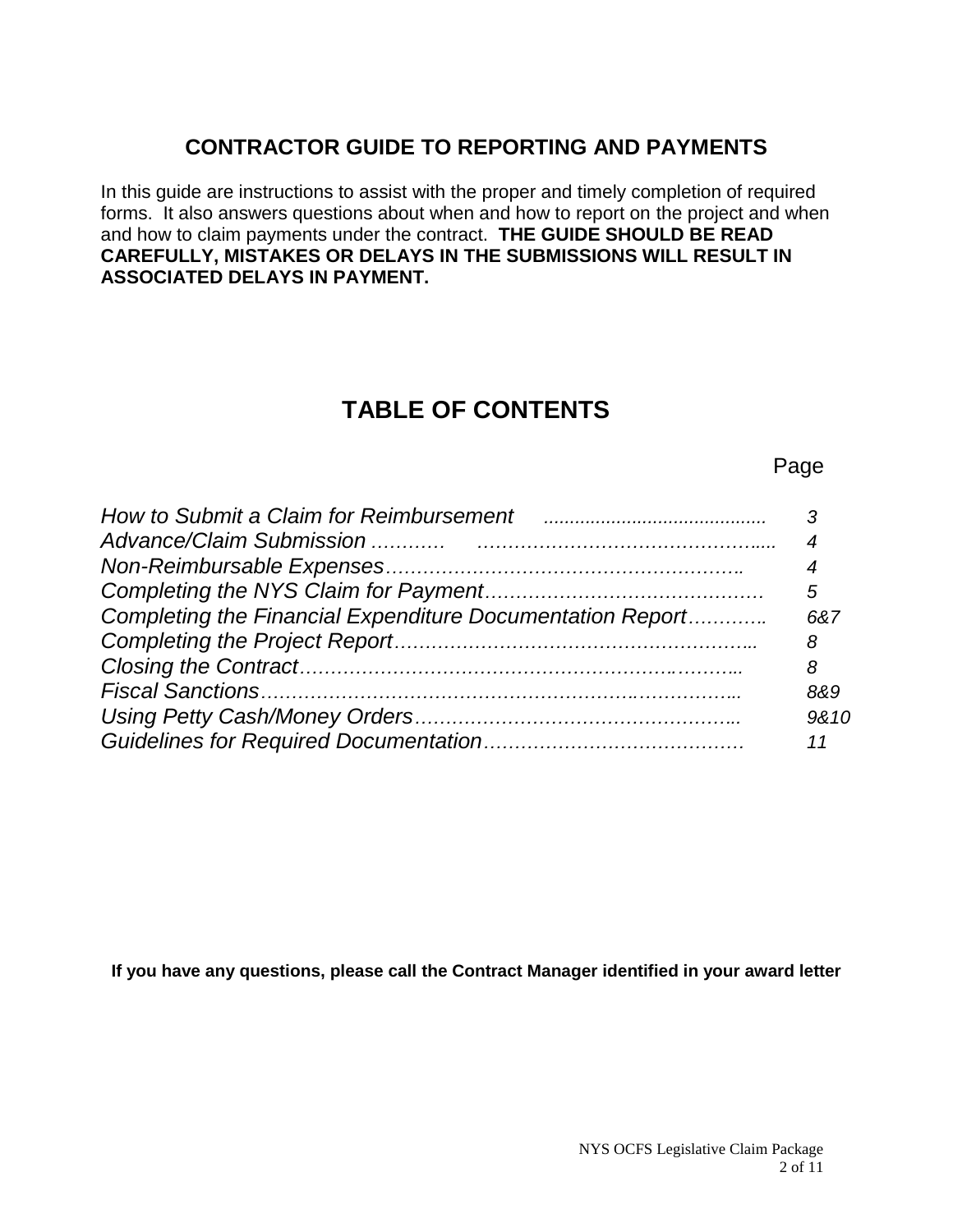### **HOW TO SUBMIT A CLAIM FOR REIMBURSEMENT**

Claims for reimbursement must be submitted in accordance with the timeframes outlined in Appendix C of the approved contract; see section VII, Reporting Schedule.

All claims submitted for reimbursement of expenses and/or to account for the use of an advance must include the following:

#### **NYS CLAIM FOR PAYMENT (AC3253-S)**

This form is the Claim for Payment used by New York State to process payments.

#### **FINANCIAL EXPENDITURE DOCUMENTATION REPORT FORM**

This form must be completed and signed for all expenses.

#### **SUPPORTING DOCUMENTAION FOR PAID EXPENSES**

Applicable to contracts over \$20,000; use the Guidelines For Required Documentation Chart on page 11 for reference.

#### **PROJECT REPORT**

The purpose of this report is to describe the progress of the project's objectives outlined in the approved contract.

#### *CLAIMS MISSING ANY OF THE REQUIRED COMPONENTS MAY BE REJECTED*

#### **ELIGIBLE CLAIM EXPENSES**

Expenses must be in conformance with the items listed in the "OCFS Funds" column of the approved budget in the executed contract.

#### **WHERE TO SUBMIT A CLAIM FOR REIMBURSEMENT**

The complete package must be mailed to the following address:

NYS Office of Children & Family Services Capital View Office Park Bureau of Contract Management/Legislative Contract Unit 52 Washington Street-South Building, Room 202 Rensselaer, NY 12144-2796

#### **EXPENSES INCURRED UNDER ANY CONTRACT MUST BE PAID BY CHECK, AND/OR DEBIT/CREDIT CARD.**

 **CASH PAYMENTS ARE NOT REIMBURSABLE** *(with the exception of money orders and petty cash that do not exceed \$500 of the total contract amount, see pages 9 & 10)* **CHECKS CANNOT BE MADE OUT TO CASH** 

> NYS OCFS Legislative Claim Package 3 of 11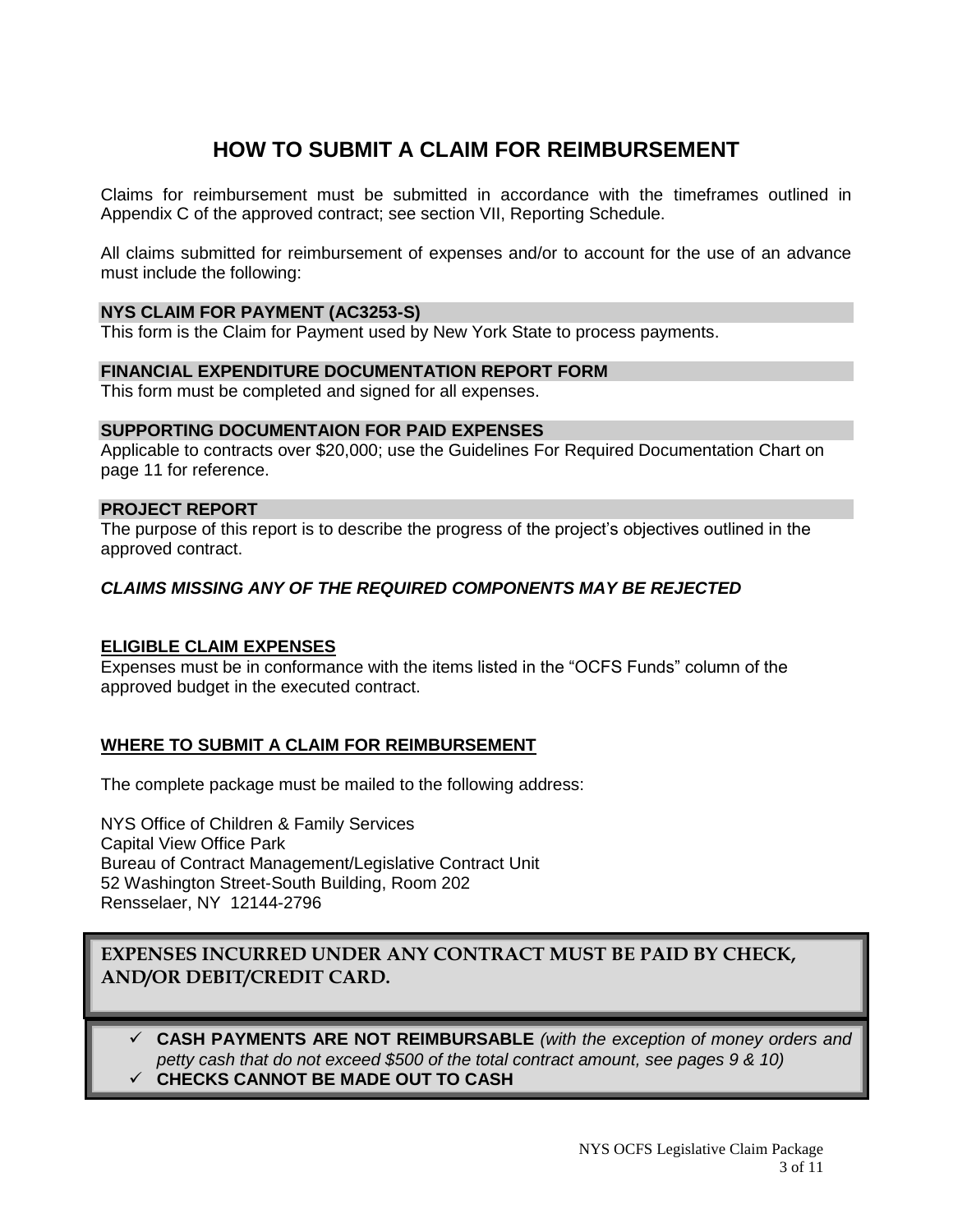#### **ADVANCE SUBMISSION**

Contractors **may** be eligible to receive an advance payment in accordance with Appendix C of an approved contract. OCFS reserves the right to deny requests for advance payments. Contracts in which the term is more than 50% over or the deliverables are more than 50% complete are not eligible for advance payments. In order to receive an advance payment, a contractor must submit a signed NYS Claim for Payment (AC3253-S) The advance claim is payable in accordance with Appendix C of the approved contract. The advance payment is part of the total contract and is **NOT** additional funding. The advance payment must be accounted for through the submission of acceptable claims to The Office of Children and Family Services (OCFS) for allowable expenses under the approved contract.

In the event that the contractor fails to meet its contractual obligations, any advance payment for which the contractor is unable to justify must be repaid to OCFS promptly. OCFS reserves the right to change the payment schedule, including the advance repayment schedule, if it is deemed in the best interest of OCFS.

#### **CLAIMED EXPENSES**

All expenses claimed must have been incurred within the contract term; must not duplicate reimbursement of costs and services received from other sources and must be clearly identified. If less than the total amount of any portion of documentation is being claimed, clearly indicate the amount being charged to this contract on that portion of the documentation and on the Expenditure Documentation Report in the "Amount Chargeable to Contract" column.

#### **NON-REIMBURSABLE EXPENSES**

Sales tax: Not-for-profit organizations may be exempt from sales tax. To obtain a Tax Exempt Certificate, contact the New York State Department of Taxation and Finance.

<sup>S</sup> Late fees

<sup>5</sup> Interest expense costs

<sup>S</sup> Fines and penalties

No Cash Payments over \$500 of total contract amount

<sup>S</sup> Fundraising Expenses

*Be reminded that OCFS retains the right to ask for documentation to support any claim and reserves the right to request copies of supporting documentation for all contracts \$20,000 and under at any given time during the contract period and up to 7 years following the end of the contract (See Appendix A-1, Section 5. General Terms and Conditions, Letter L of the contract).* All claims submitted for contracts over \$20,000 must include supporting documentation (see page 11, Guidelines for Required Documentation). Claims that include unacceptable or incomplete documentation will be reduced to reflect the amount of the acceptable documentation that was submitted. When a claim is adjusted, a notice detailing the amount and reasons for the adjustment and the remedies available will be provided by mail or email to the contractor.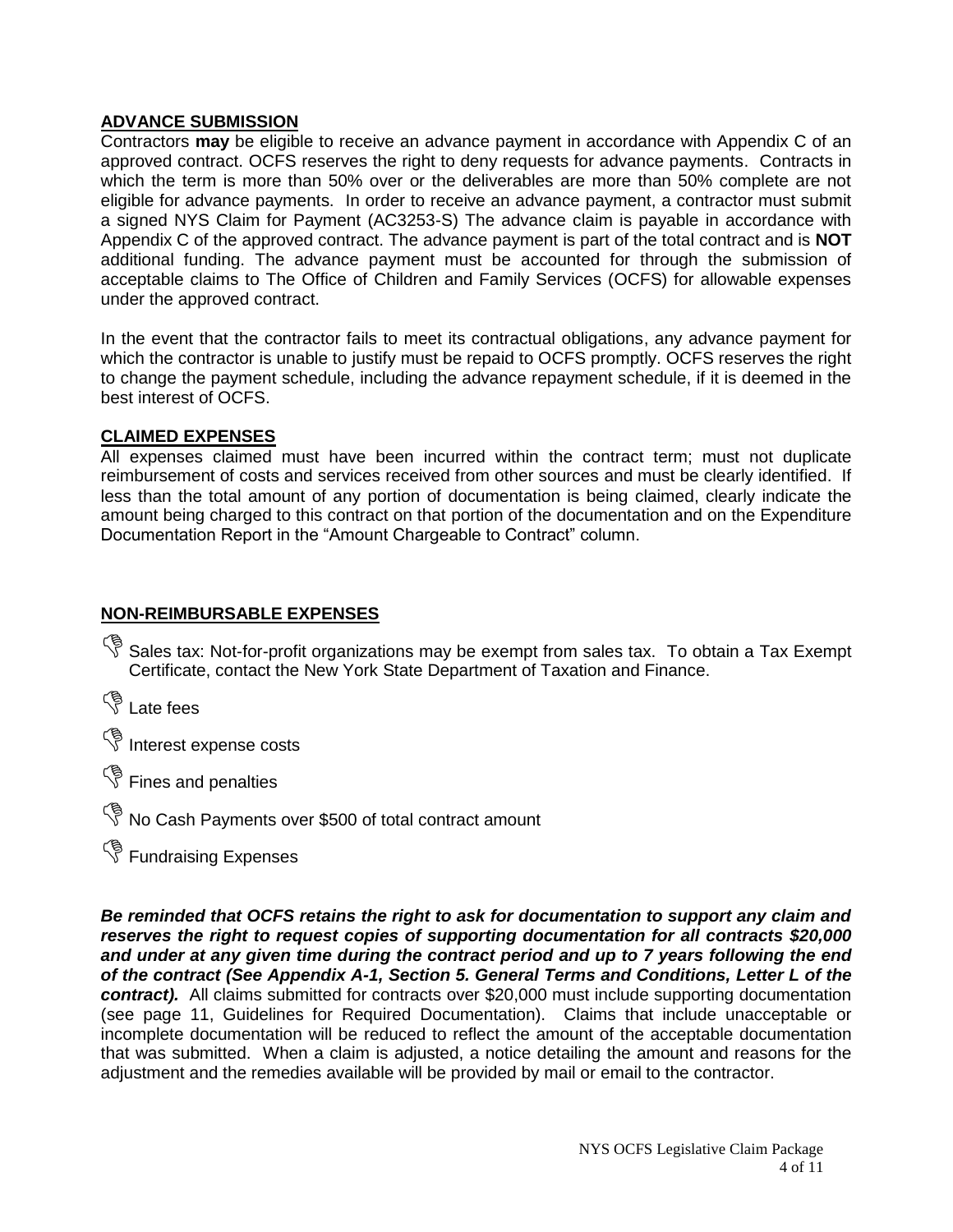#### **COMPLETING THE NYS CLAIM FOR PAYMENT FOR AN ADVANCE AND/OR CLAIM**

A New York State Claim For Payment (AC3253-S) is a required component of an advance and/or claim; always submit the **Claim for Payment with an original authorized signature.** Complete only the items indicated below; **all other items must be left blank.**

#### **Vendor Name**

#### **Vendor Identification Number**

A unique identification number issued to the vendor by OSC. This is **NOT** the TIN or EIN.

#### **Vendor/Address/City/State/Zip Code**

Enter the organization's name and payment address as shown in the executed Contract. If the organization's address has changed since the contract was approved and/or payment should to be sent to a different address, OCFS must be notified in writing. The notification must be on the organization's letterhead and signed by an individual in the approved contract authorized to sign on behalf of the Contractor.

#### **Purchase Order No and Date**

Enter the 7-character contract number located at the top of the executed Contract.

#### **Description of Materials/Service**

Enter the claim period or, if an advance payment voucher, enter the word "Advance".

## *Quality/Unit/Price*

### *Leave Blank*

#### *Amount*

Enter the total dollar amount of expenses being claimed in the "Amount" area. This amount is the total of Column B on the Financial Expenditure Documentation Report Summary. Do **not** enter any amounts in the *Total*, *Discount %* or *Net* boxes of the claim. In the case of an expenditure claim, OCFS will make any adjustments necessary to offset previous advance payments.

#### **Vendor Certification**

An individual authorized to sign claims, as indicated in the approved contract, must sign the certification (**Vendor's Signature In Ink)**. Complete the other identifying information (Title, Name of Company) and enter the date signed. **Failure to sign in the designated signature area may result in a rejected claim;** an original signature is required on both the required NYS CLAIM FOR PAYMENT form and the Financial Expenditure Documentation Report form.

#### **DO NOT WRITE BEYOND THE VENDOR CERTIFICATION SECTION**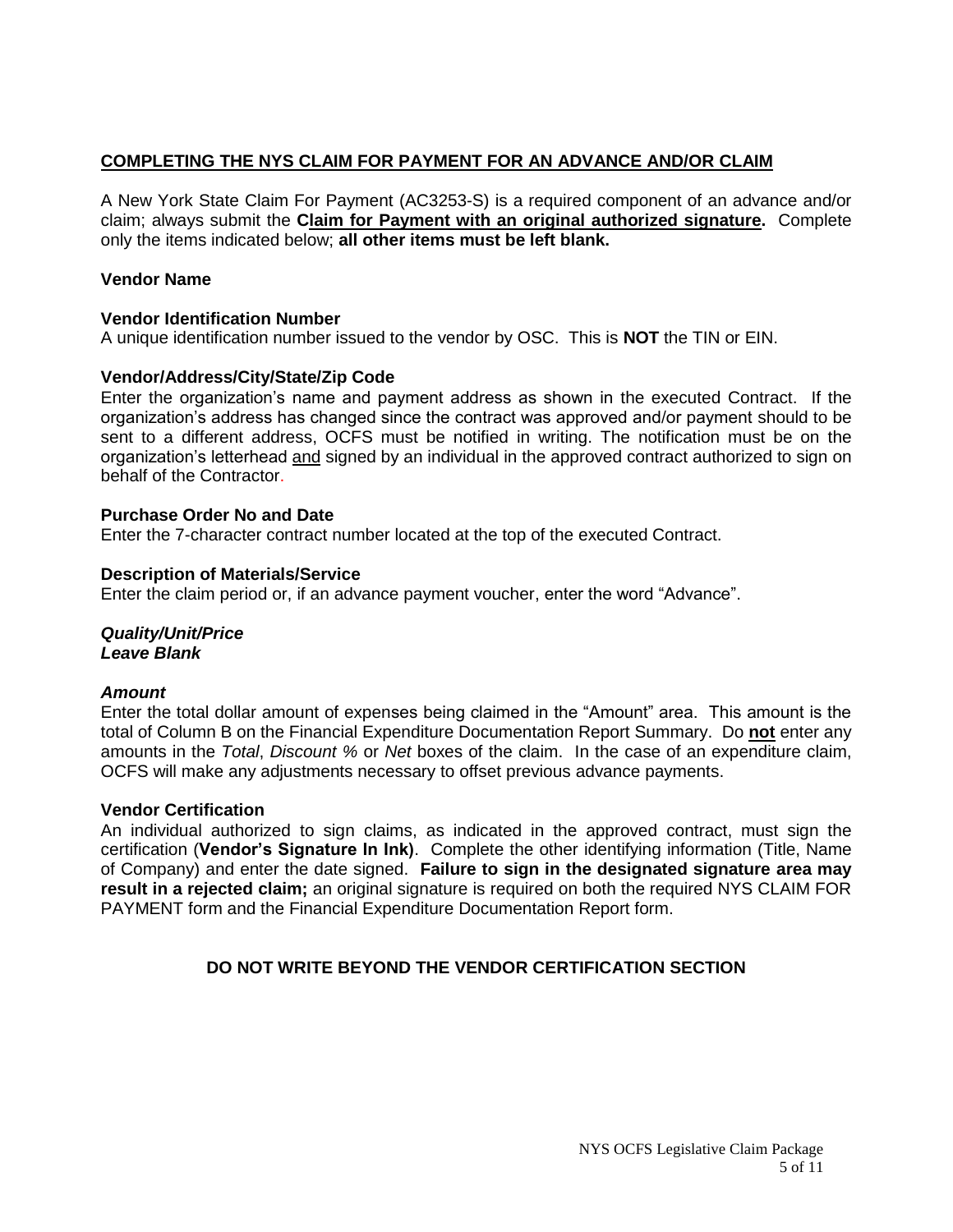#### **COMPLETING THE FINANCIAL EXPENDITURE DOCUMENTATION REPORT**

The Financial Expenditure Documentation Report requires **completion of the summary page** and the budget category pages with information that details expenses paid for a specific reporting period and allows for the monitoring of expenses throughout the contract term.

#### *NOTE: An Advance issued is against future expenses; it is not itself an expense and should not be included in this report.*

#### **Summary and Budget Category Headings**

Contractor Name: The organization's legally incorporated name as it appears on the contract. Contract Number: The 7 character number at the top of the executed contract document. Report Period: The time period during which expenses occurred for which reimbursement is being claimed. This period must be the same as indicated on the Project Report and on the NYS Claim For Payment.

#### **Summary Page Columns**

#### Column A: **"Approved Contract Budget Amount"**

Copy the budget from the OCFS funded column of the approved contract. This column will remain constant for the duration of the contract term unless formally amended, in which case Column A should reflect the most recently approved budget modification.

#### Column B: **"Expenditures this Period"**

This column represents expenses claimed for the reporting period as indicated in the heading and on the claim; fill in the total expenses for each line in the budget.

Column C: **"Cumulative Expenses Shown In Last Report"**

Enter zeroes in this column for the initial reporting period, since no expenses have yet been reported. For subsequent periods, this column represents the figures in Column D, Cumulative Expenses to Date, of the previous reporting period.

#### Column D: **"Cumulative Expenses to Date"**

Complete this column by adding Column B, Expenditure This Period to Column C, Cumulative Expenses Shown in Last Report for each budget line.

#### Column E: **"Available Balance Remaining in Contract"**

This column is determined by subtracting Column D, Cumulative Expenses to Date from Column A, Approved Contract Budget Amount. The Available Balance Remaining in Contract column indicates the remaining funds available for each budget line.

Totals:Add each of the budget lines in Columns A through E and enter the personnel and nonpersonal services totals for each column.

#### **Budget Category Columns**

| Enter invoice number (except for Personnel/Fringe)     |
|--------------------------------------------------------|
|                                                        |
| Enter the invoice date or service period from invoice. |
|                                                        |
|                                                        |
|                                                        |
|                                                        |

#### **NOTE:**

 The Financial Expenditure Documentation Report Summary **must be signed** by the person noted/authorized in Appendix D of the approved contract. An original signature is required.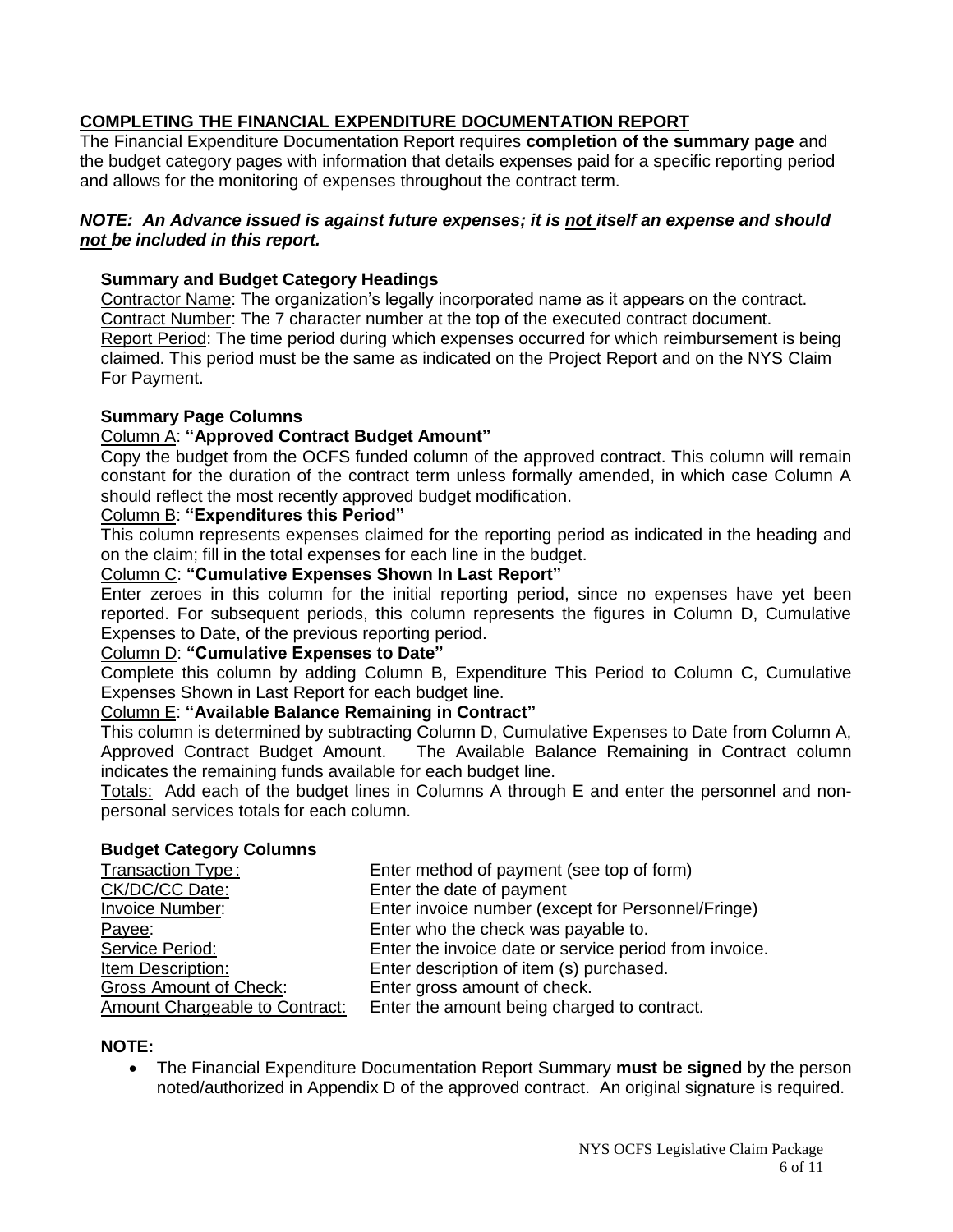- **All expenses must be within the term of the executed Contract.** If an extension for the original term is needed, the Contractor must work with the OCFS Contract Manager prior to funds being spent. (see page 8 - CLOSING THE CONTRACT).
- **Expenses incurred prior to the contract term are not reimbursable.**
- List expenditures on the appropriate page, for example, a computer purchase would be listed on page 4, Equipment & Supplies of the Financial Expenditure Documentation Report.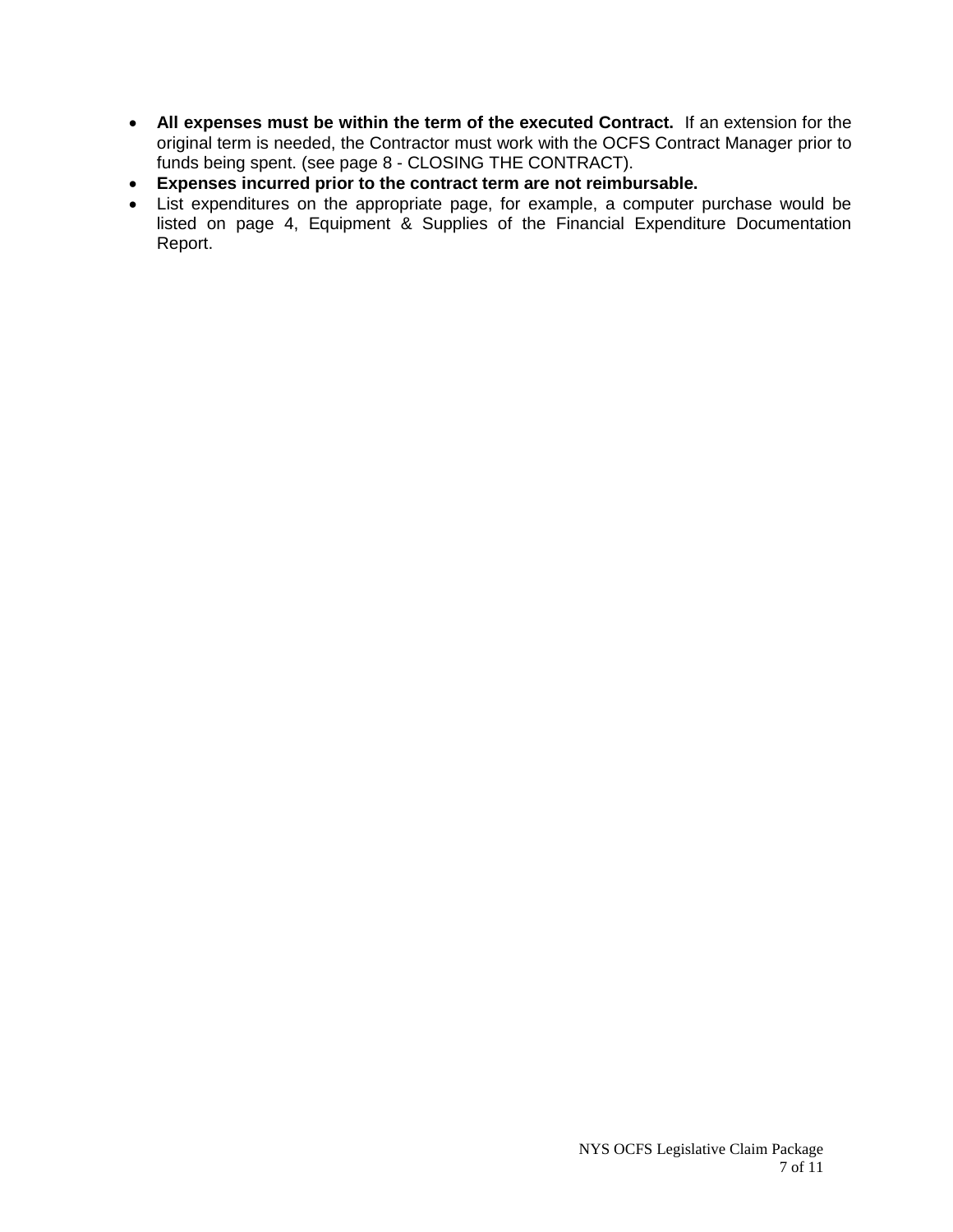#### **COMPLETING THE PROJECT REPORT**

This report describes the progress towards achieving the project objectives as shown in the approved contract, as well as describing the activities that took place. If more than one claim is submitted for a contract, a project report must be submitted for each claim. The following information must be contained in the report:

#### **Objectives**

Each objective in the approved contract must be addressed separately. Describe the progress in meeting each project objective including the number of people served, the frequency of services provided and the activities that took place. For example:

- If the objective is to serve 30 children or conduct 4 training sessions: state how many children were served or how many sessions were held and briefly describe the activities or sessions that were held.
- If the objective is to purchase equipment: state what item was purchased, when it was purchased and when it was put into use in the project.
- If the objective is to make improvements to a building or property: report on the construction/renovation activity.
- If an objective was not met or only partially met, explain the reason and what the plans are to resolve any obstacles.

#### **Other Activities or Accomplishments**

Describe any other activities or accomplishments related to your project. If you have produced any outreach or publicity material brochures, newsletters, etc. or have been the subject of a newspaper article, please attach a copy.

#### **Staffing Changes**

List any staffing changes. If changes involve staff funded by the Contract, such changes must be reported in order for the claim to be processed.

#### **Results of the Project:**

Describe the successes (and any failures) of the Project, state your recommendations for potential future project activities. Note: This section **must** be completed at the end of the project.

#### **CLOSING THE CONTRACT**

If contract funds have not been fully expended by the end of the contract term, contact the Contract Manager to discuss possible options. If contract funds have not been fully expended and an advance balance is outstanding after all options have been considered, the contractor will be required to repay the outstanding advance balance within 30 days after the end of the contract period. If an advance has not been received, the remaining funds will be liquidated and the contract closed.

If the funds are not going to be expended, it is the responsibility of the contractor to submit a letter to OCFS stating no other expenses will be claimed and the contract can be closed. Repayment of the outstanding advance and/or submission of the letter will close the Contract.

#### **FISCAL SANCTIONS**

A fiscal sanction is defined as an action placed against a contractor when requirements of a contract or agreement are not being met or when the contractor is not in compliance with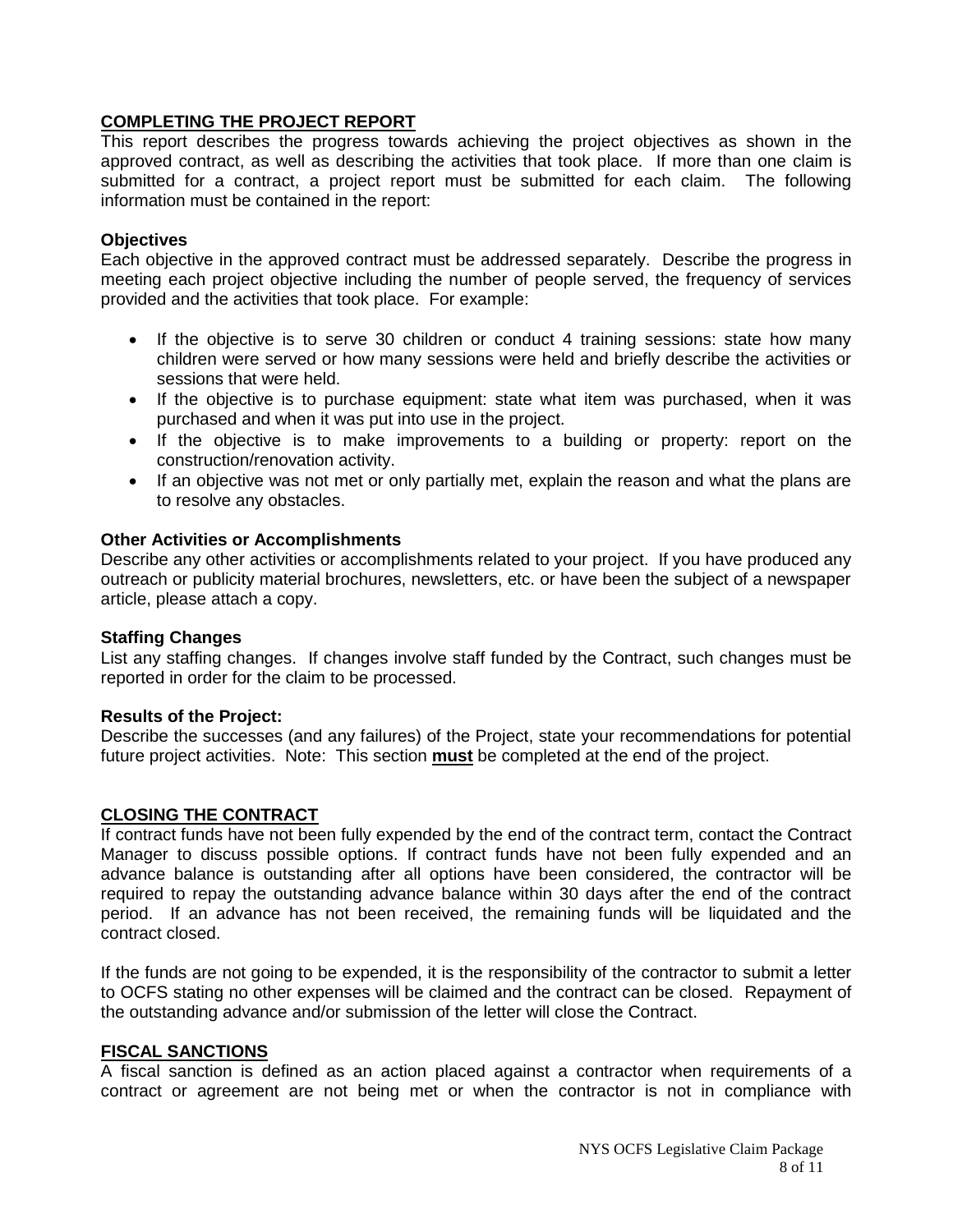established regulations, guidelines, policies and procedures. The sanction may be placed for either program or fiscal non-compliance.

A fiscal sanction will suspend all contractor transactions with OCFS including payment of claims, processing of amendments, applications and new contracts. In some instances, a sanction will result in the contractor's bank account being frozen.

The sanction will remain in effect until the requirements of the contract or agreement are met and/or the contractor is brought into compliance with the existing requirements of regulations, guidelines, policies, and/or procedures.

A fiscal sanction may be imposed for a variety of reasons, including, but not limited to:

- Outstanding advance balance
- Submission of improper claims
- Failure to respond to a closeout letter where OCFS is due money
- Fiscal irregularities revealed by an audit
- Possible criminal activity, fiscal or programmatic irregularities revealed by an investigative entity
- Program monitoring reveals that the requirements of a contract/agreement are not being met
- Unsafe physical conditions exist at a funded program site
- Delinquent action plans
- Cancellation of charities registration number

#### **USING PETTY CASH/MONEY ORDERS**

#### **Petty Cash**

To facilitate the payment of certain minimal charges that cannot be handled by check, contractors may establish a petty cash fund. This fund is simply an alternative disbursement mechanism whereby certain expenditures are made in cash. It is important to remember that expenses paid in this manner must be fully documented by receipts/invoices, and are subject to the same regulations and accounting practices as are expenditures paid by check.

The petty cash reimbursement must not exceed \$500.00 per contract and all disbursements made out of petty cash must be for budget items established in the approved contract.

For expenditures made from petty cash, the vendor **must** submit with the claim the following information:

 A petty cash vendor document that includes amount, date, payee, purpose, approved by and received by

#### **Money Orders**

Money orders are substantially the same as cash and as a general rule; money orders are not accepted as supporting documentation for reimbursement. However, if it is determined by OCFS Contract Manager, prior to its use, that such an exception is appropriate, the money order may be reimbursed with appropriate documentation and justification.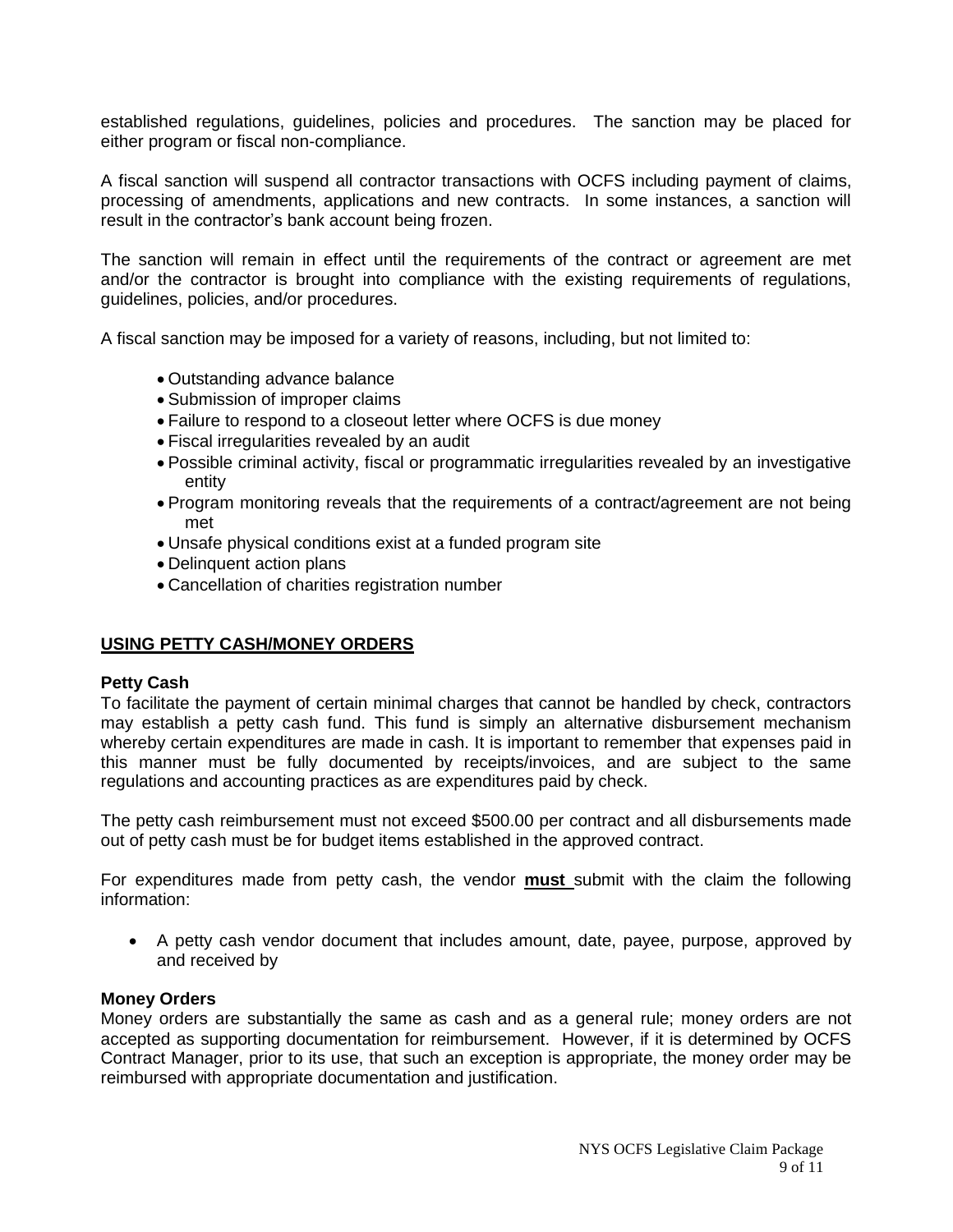The money order reimbursement must not exceed \$500.00 per contract and all disbursements made from money orders must be for budget items established in the approved contract.

For expenditures made from a money order, which has been pre-approved by the OCFS Contract Manager, the vendor must submit the following information with the claim:

- A copy of the completed money order and receipt.
- Copy of the invoice for the exact amount that is clearly marked paid by recipient, or a letter from the recipient acknowledging receipt of payment; and
- The payee name and amount on the money order and the payee name and amount on the invoice must match exactly.

It is important to remember that expenses paid in this manner must be fully documented with receipts/invoices, and are subject to the same regulations and accounting practices as are expenditures paid by check.

**NOTE: ALL PETTY CASH AND MONEY ORDER CLAIM SUBMISSIONS MUST BE LISTED AND CLEARLY IDENTIFIED AS "PETTY CASH" OR "MONEY ORDER" IN THE "OTHER" CATEGORY OF THE EXPENDITURE DOCUMENTAION REPORT.**

**If you have any questions, please call the Bureau of Contract Management at (518) 473-5682.**